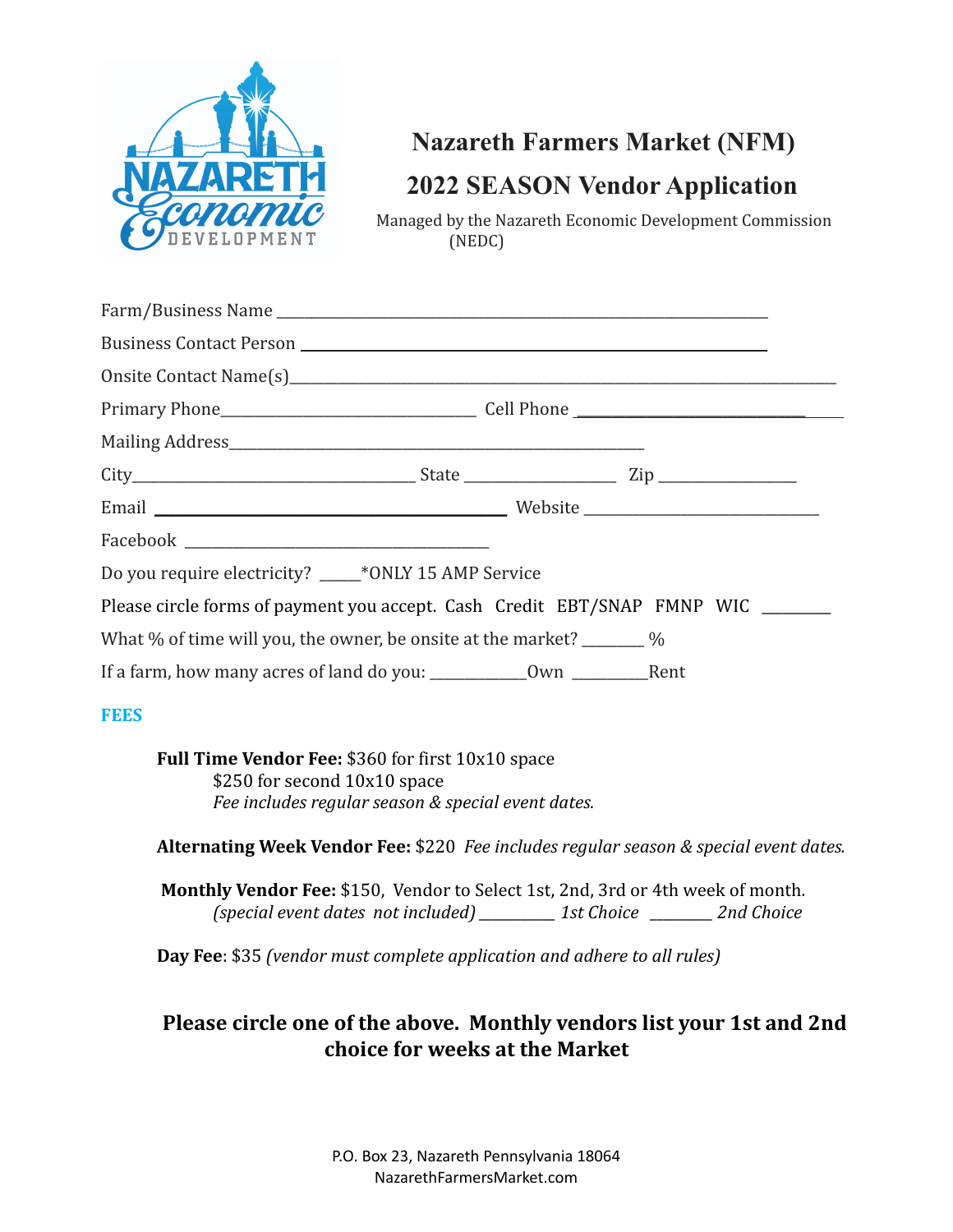

# **Products**

NFM is a producer market. Items must be produced by you, unless otherwise approved. *NFM will allow supplemental product: if it is not currently sold or is deemed by NEDC to be in limited supply at NFM. Items should have signage stating the business where the product is produced.*

Please list all items you would like to sell and when the product will be available (estimate). **Please mark which products you produce (grow, package, make), vs which are supplemental. Also list which months they are available.**

| <b>Crops / Products</b> | Produce/Suppl | $\mathbf M$ | J | J                | $\mathbf A$      | $\mathbf S$      | $\bf{0}$         | ${\bf N}$ | $\mathbf D$ |
|-------------------------|---------------|-------------|---|------------------|------------------|------------------|------------------|-----------|-------------|
|                         | ement         |             |   |                  |                  |                  |                  |           |             |
| Example: Peppers        | Produce       |             |   | $\boldsymbol{X}$ | $\boldsymbol{X}$ | $\boldsymbol{X}$ | $\boldsymbol{X}$ |           |             |
|                         |               |             |   |                  |                  |                  |                  |           |             |
|                         |               |             |   |                  |                  |                  |                  |           |             |
|                         |               |             |   |                  |                  |                  |                  |           |             |
|                         |               |             |   |                  |                  |                  |                  |           |             |
|                         |               |             |   |                  |                  |                  |                  |           |             |
|                         |               |             |   |                  |                  |                  |                  |           |             |
|                         |               |             |   |                  |                  |                  |                  |           |             |
|                         |               |             |   |                  |                  |                  |                  |           |             |
|                         |               |             |   |                  |                  |                  |                  |           |             |
|                         |               |             |   |                  |                  |                  |                  |           |             |
|                         |               |             |   |                  |                  |                  |                  |           |             |

**If you need additional space, please copy this page and include with your application**

P.O. Box 23, Nazareth Pennsylvania 18064 NazarethFarmersMarket.com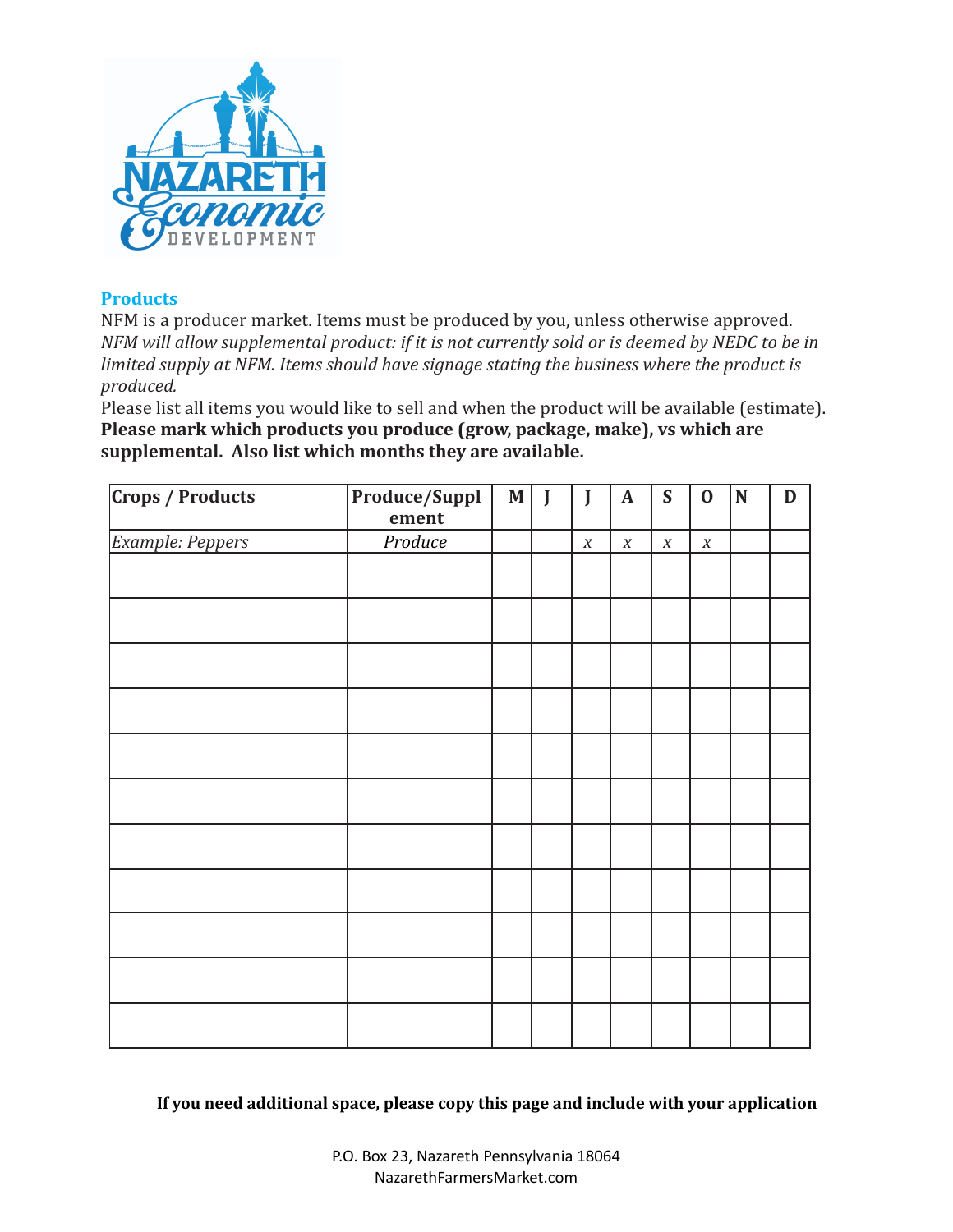

#### **Weekly and Alternating Week Vendors (please circle one) I am planning to participate on Shop Small Saturday on November 26 YES NO I am planning to participate on Christmas in Nazareth on December 3 or 10 YES NO**

# **Applicants must fill out this application in its entirety, sign and mail to:**

NEDC NFM Application, P O Box 23, Nazareth PA 18064 arrangements can be made for drop off, contact Downtown Manager [NazDowntownMgr@gmail.com](mailto:NazDowntownMgr@gmail.com) 484 291 1309

## **Applications will be reviewed on January 26, 2022 and on a rolling basis after. It is in your best interest to submit your application as soon as possible.** You will be notified by email if you are accepted to the 2022 market.

# **If accepted as vendor, you will (within 2 weeks) provide:**

Certificate of insurance listing NEDC and Borough of Nazareth as additional insured, and vendor fee (space is not reserved until vendor fee is received) visit <https://www.nazarethfarmersmarket.com/become-vendor> for amounts and sample certificate

The NEDC can accept vendor fee via credit card, there is 2.7% convenience fee applied **Please note:** Full or partial vending fees will not be reimbursed for any reason Nazareth Farmers Market is a rain or shine market

Check or money order made out to "NEDC"

**Liability** - I agree to accept all liability and responsibility for any personal injury, property damage, loss, theft or any other harm suffered by myself or others arising from or otherwise incident to my participation in the market. I indemnify and hold NEDC and the Borough of Nazareth, and its officials, directors, employees and agents harmless against all suits, claims demands and losses including costs, expenses and attorney's fees incurred as a result of any act or omission, neglect or misconduct of the vendor during the market.

I (we), the undersigned, have read and understand the rules outlined in this application, and do hereby agree to abide by said rules. Failure to comply with any of the above could result in fines and/or expulsion from the market.

\_\_\_\_\_\_\_\_\_\_\_\_\_\_\_\_\_\_\_\_\_\_\_\_\_\_\_\_\_\_\_\_\_\_\_\_\_\_\_\_\_\_\_\_\_\_\_\_\_\_\_\_\_\_\_\_\_

Signature of applicant the state of  $\mathcal{L}$ 

Date\_\_\_\_\_\_\_\_\_\_\_\_\_\_\_\_\_\_\_\_\_\_\_\_\_\_\_\_\_\_\_\_\_\_\_\_\_\_\_\_\_\_\_\_\_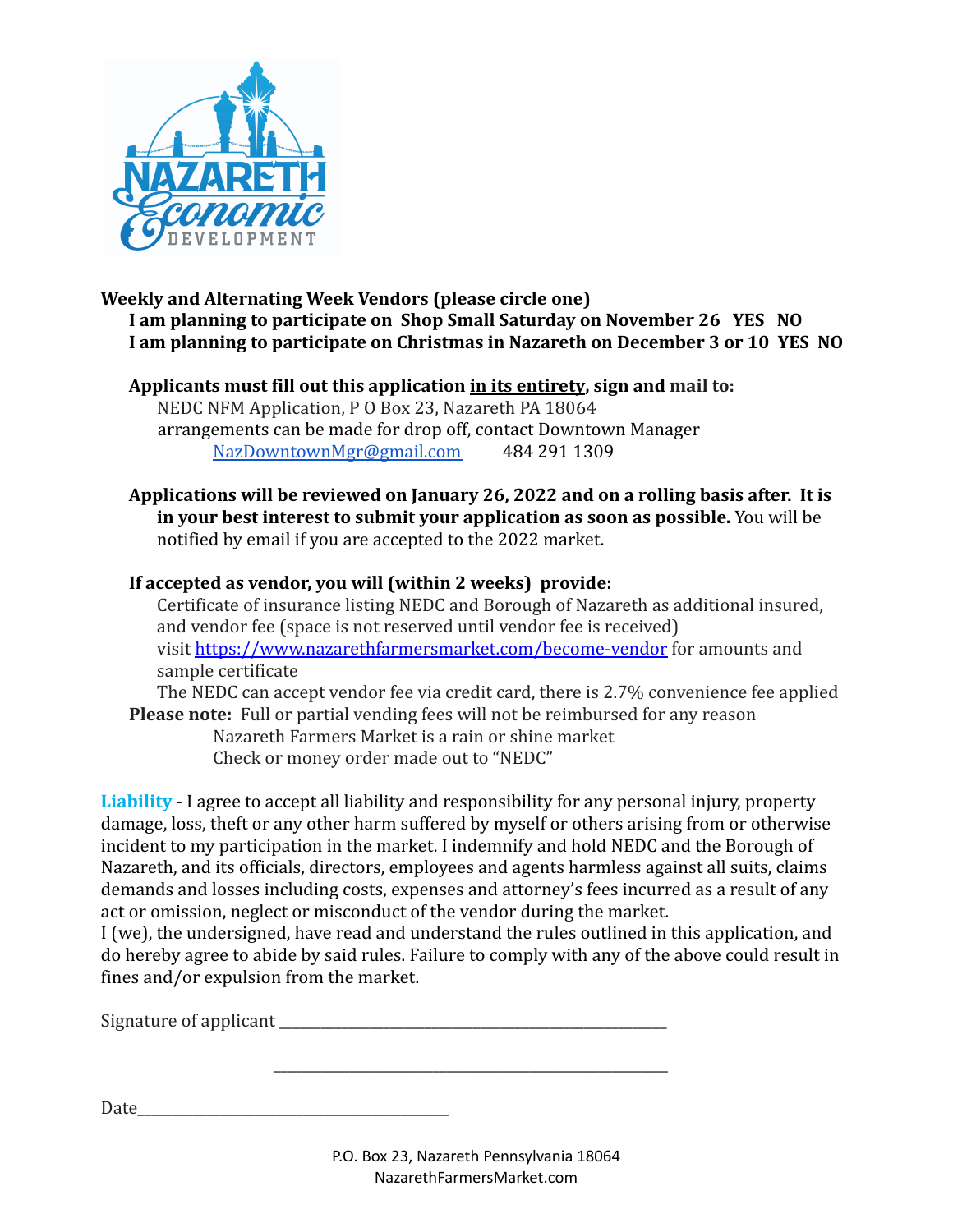

**facebook page**

**Nazareth Farmers Market**

**https://nazarethfarmersmarket.com**

**The following is Nazareth Economic Development Commission rules and guidelines for vendors at the Nazareth Farmers Market. Please retain these pages for you to refer to.**

**Introduction** - It is recognized that although members of the NFM sell as individuals, the market is a cohesive unit. Its success depends on the cooperation, attendance and efforts of all vendors. As a valued NFM vendor, you are responsible for informing yourself and your staff about and following all regulations set by NEDC and government agencies as well as instructions given by an NEDC representative.

**Weather** – NFM is open rain or shine and is rarely cancelled due to inclement weather. Unless specifically instructed, participants must attend the NFM regardless of forecast. In the event of extreme weather, the NEDC representative will decide if the market will be held.

*Annual Meeting –* Full season vendors and alternating week vendors are required to attend a yearly vendor meeting in mid-March. It is anticipated that this meeting will be held in person, although an online option may be offered.

**Season** – Regular: May through October, Saturdays from 9 a.m. - 1 p.m., Center Square, Nazareth, PA

Special - optional attendance: Small Business Saturday (November 26, 2022), Christmas in Nazareth (December 3 or 10, 2022). Please note your interest in these events on this application

**Marketing** - Vendors are responsible for promoting their business. The Downtown Manager is responsible for promoting the market as a whole. Vendors are encouraged to send updates and interact with NFM social media. Vendors agree to participate to the best of their ability in activities that NFM conducts on behalf of the market.

**Space Assignments** - Prior to the first day of market season, vendors will be assigned spaces. Space assignments may be moved due to absences, inability to adhere to market hours, events, and fluctuation in overall market size. The Market Manager will attempt to accomidate vendor preferences for location but cannot gaurentee a certain space or your space from previous seasons.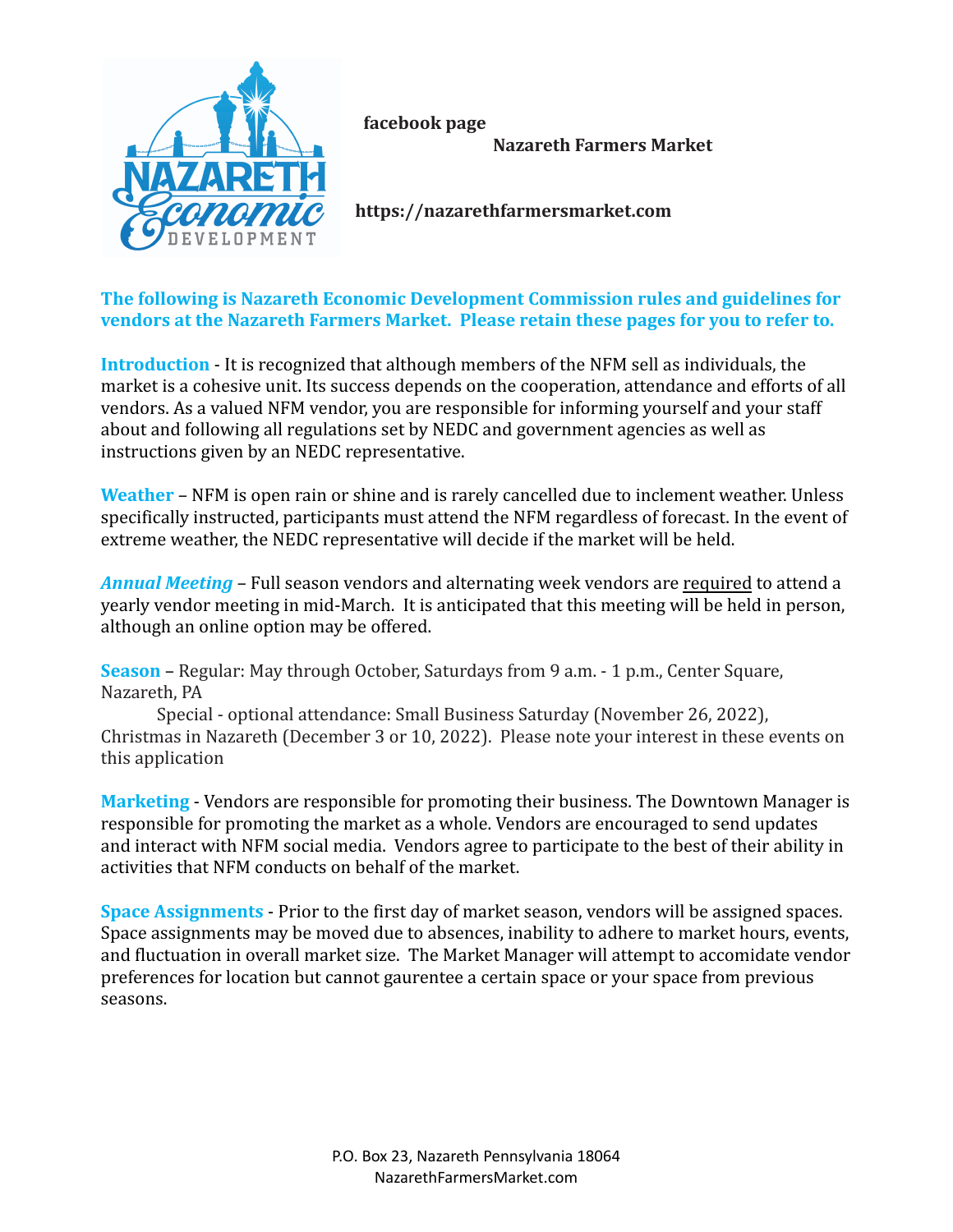

#### **Attendance**

- *First and last day of regular market season, attendance is required*
- Full time vendors will be limited to four (4) absences per regular market season
- Part-time vendors are responsible for keeping track of their scheduled dates
- Vendors must inform the NEDC representative in writing about a planned absence at least one (1) week in advance of the date of absence
- In the event of illness or unforeseen emergencies, the vendor must inform the Downtown Manager of their absence as soon as possible
- By majority vote of the NEDC, individual vendors may be approved for a different but regular attendance requirement as in the case of a single crop grower (e.g. corn, etc.)
- In extreme circumstances, attendance requirements may be waived on a case-by-case basis.

The attendance policy will be reviewed by the NEDC Board of Directors for the 2023 Season.

**Booth** - Vendors supply their own 10x10 tent, tables, table covering, breathable ground cover/mat and displays all in good condition. Vendors are responsible for securing tents to eliminate wind disruption.

## **Products**

NFM is a producer market. Items must be produced by you, unless otherwise approved. *NFM will allow supplemental product: if it is not currently sold or is deemed by NEDC to be in limited supply at NFM. Items should have signage stating the business where the product is produced.*

**Signage** - Vendors must prominently display a sign identifying the farm or business by name and its location. All descriptions of products must be accurate and clearly show retail price. Extra signage is encouraged to show product offerings to those driving around the square.

**Arrival & Departure** - Vendors must be fully set-up at least 15 minutes prior to the opening of the market and prepared to sell from 9 am until 1 pm (or opening and closing of the market). Late Arrival/Early Departure requests must be submitted in writing, and will be limited to one per season.

**Vehicles** - Vehicles may not block walkways or mailboxes. Vehicles must be removed from the square at 9 am and will not re-enter the square until 1 pm. Vehicles will not be parked in the square during the market. These spaces are for our customers.